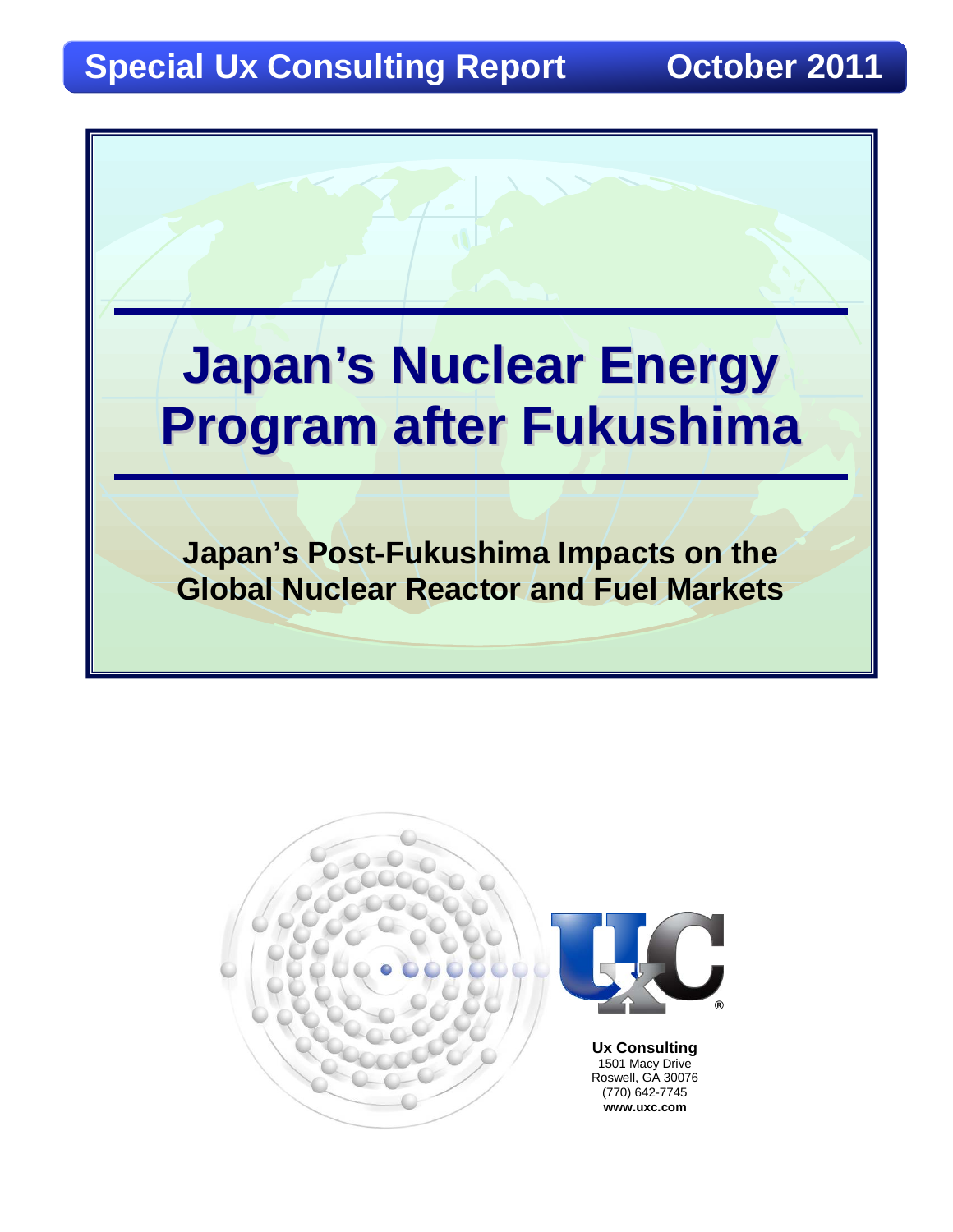#### **– NOTICE –**

The Ux Consulting Company, LLC ("UxC") shall have title to, ownership of, and all proprietary rights in this Report. Under United States federal copyright law (17 USC 101 et seq.) it is illegal to reproduce this Report by any means without written permission from UxC.

The information contained in this Report is obtained from sources that UxC believes to be reliable. UxC makes no warranty or representation, express or implied, with respect to the accuracy, completeness or usefulness of the information contained in this Report and UxC, to the maximum extent permitted by law, assumes no liability for the use or effects of any of the information or data contained in this Report.

It is UxC's strict policy not to endorse, promote, or recommend any particular securities, currencies, or other financial products or instruments. Nothing contained in this Report is intended to constitute investment, legal, tax, accounting or other professional advice and the reader should not rely on the information provided in this Report for making financial decisions.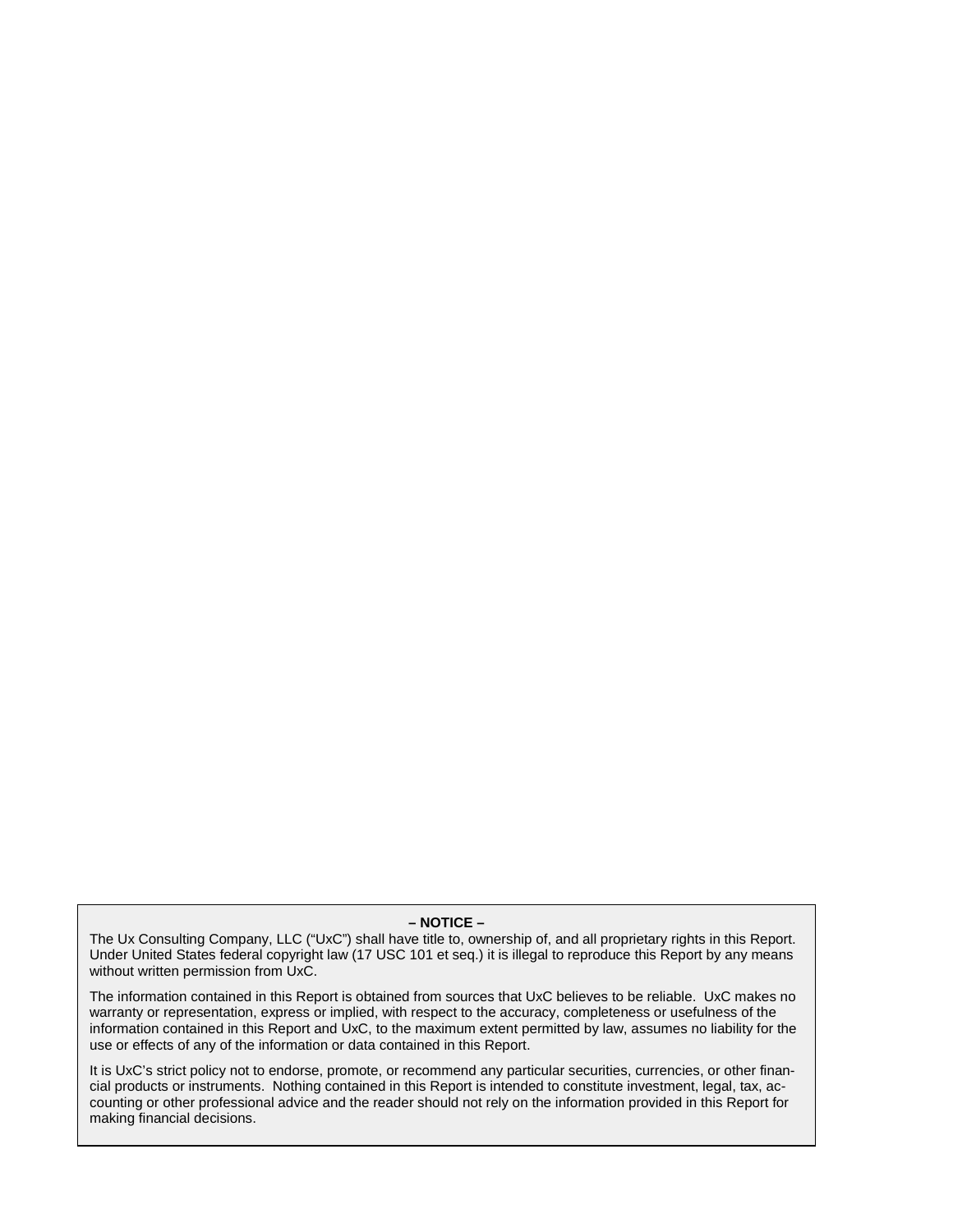# **Table of Contents**

| <b>Introduction &amp; Overview</b> |      |
|------------------------------------|------|
|                                    |      |
|                                    |      |
|                                    |      |
|                                    |      |
|                                    |      |
|                                    |      |
|                                    |      |
|                                    |      |
|                                    |      |
|                                    |      |
|                                    |      |
|                                    |      |
|                                    |      |
|                                    |      |
|                                    |      |
|                                    |      |
|                                    |      |
|                                    |      |
|                                    |      |
|                                    |      |
|                                    | - 20 |
|                                    |      |
|                                    |      |
|                                    |      |
|                                    |      |
|                                    |      |
|                                    |      |
|                                    |      |
|                                    |      |
|                                    |      |
|                                    |      |
|                                    |      |
|                                    |      |
|                                    |      |
|                                    |      |
|                                    |      |
|                                    |      |
|                                    |      |
|                                    |      |
|                                    |      |
|                                    |      |
|                                    |      |
|                                    |      |
|                                    |      |
| 3 – Conclusions                    | 41   |
|                                    |      |
|                                    | 43   |
|                                    |      |
|                                    |      |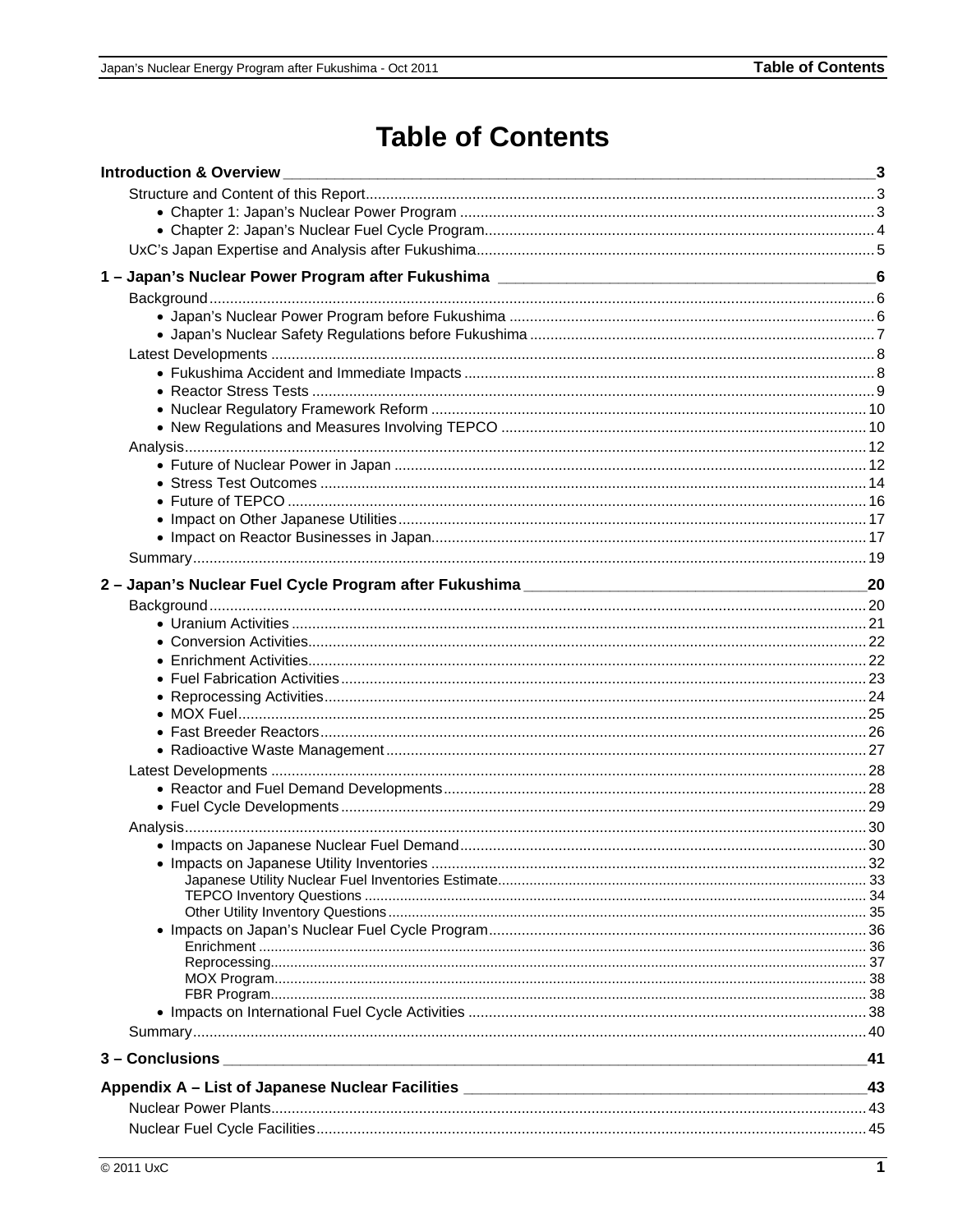# **List of Figures**

# **List of Tables**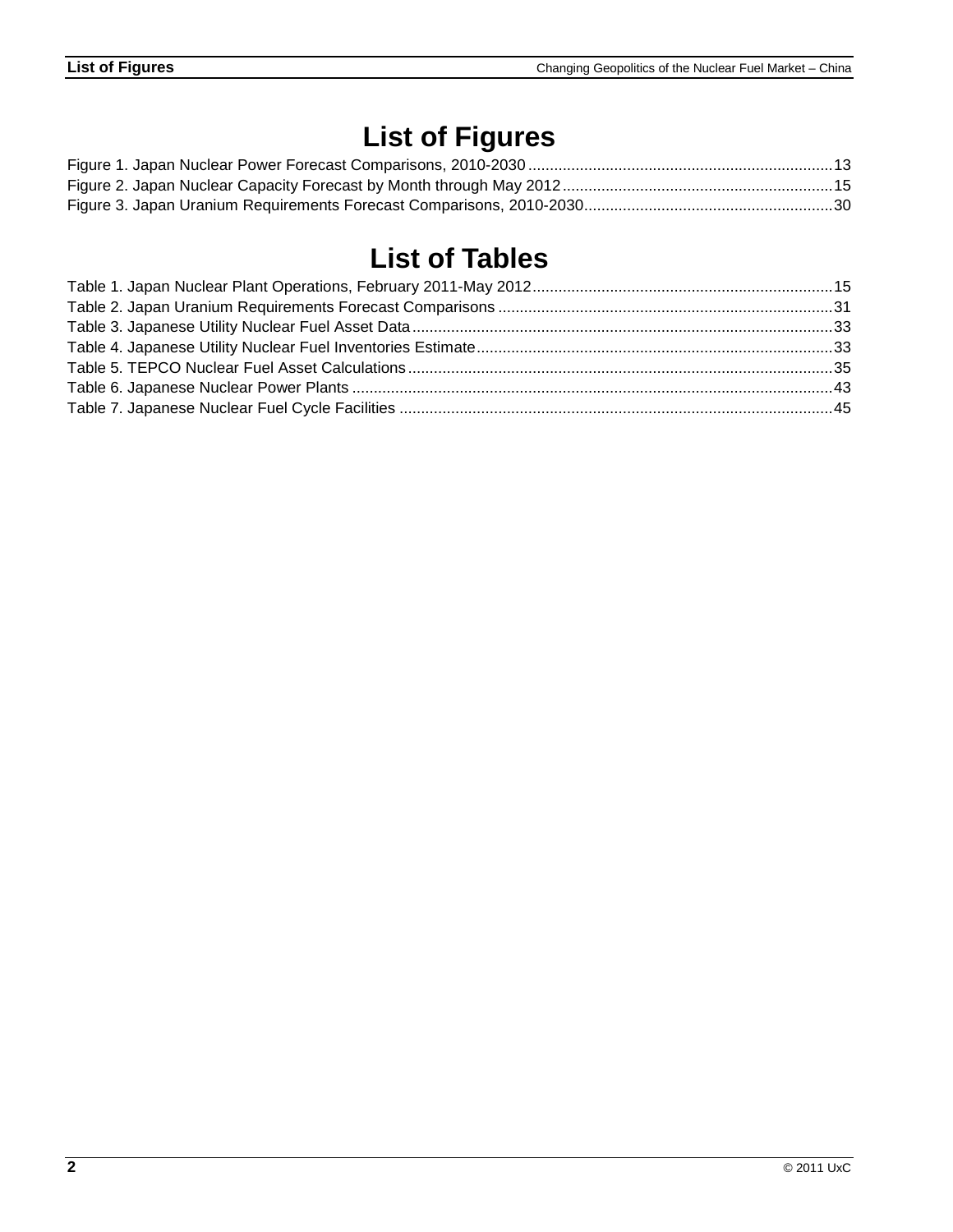## **Introduction & Overview**

Seven months have passed since the tragic earthquake and tsunami struck northeast Japan and caused the worst nuclear power accident in the country's history with three partial meltdowns at Tokyo Electric Power Company's (TEPCO) Fukushima Daiichi nuclear power plant. Although the accident response is still ongoing at the plant and thousands of people are still evacuated from the area around the site, the longer-term impacts of the accident on Japan's energy policies, electric power industry, and especially the nuclear industry are beginning to become clearer.

In order to begin the process of understanding what this accident means for Japan's nuclear energy program, The Ux Consulting Company (UxC) has prepared this special report. The primary goals of this report are to provide an overview of the most relevant developments that have occurred in Japan following the accidents at Fukushima Daiichi and to analyze the impact of the policy measures implemented by the Japanese government over the last seven months as well as the potential implications and viability of a nuclear power phase-out program, as recently announced by Prime Minister Yoshihiko Noda. In addition, this study analyzes the actual and potential impacts of Japan's post-Fukushima nuclear power policies on the country's nuclear fuel cycle program, and, as an extension, the impacts that these changes will likely have on the global nuclear fuel market.

### **Structure and Content of this Report**

The contents of this special report have been extracted from two recent lengthy updates published as part of UxC's *Policy Watch* subscription service, although additional detailed information and updates are also provided here that have not been sent to our *Policy Watch* clients. Still, the structure of this report is such that it has two main chapters as detailed below.

### • **Chapter 1: Japan's Nuclear Power Program**

The first chapter offers numerous background material and reviews the impacts of the Fukushima accident on Japan's nuclear power program and the near-term as well as long-term implications for the reliance on nuclear power generation in the country.

Before March 11, 2011, Japan had 54 commercial reactors with 47.1 GWe (net) of nuclear power generating capacity, amounting to almost 30% of the country's total electricity production. The Japanese government intended to increase this figure to 50% of total power generation by 2030.

On March 11, 2011, a tsunami triggered by a massive earthquake with epicenter about 43 miles (70 km) from the northeast coast of Japan struck TEPCO's Fukushima Daiichi nuclear power plant. Over a period of one week after the tsunami, multiple emergency core cooling systems were lost and partial core meltdowns occurred at Units 1, 2, and 3; further damage occurred to Unit 4, where radioactivity from the spent fuel pool (SFP) became a major concern.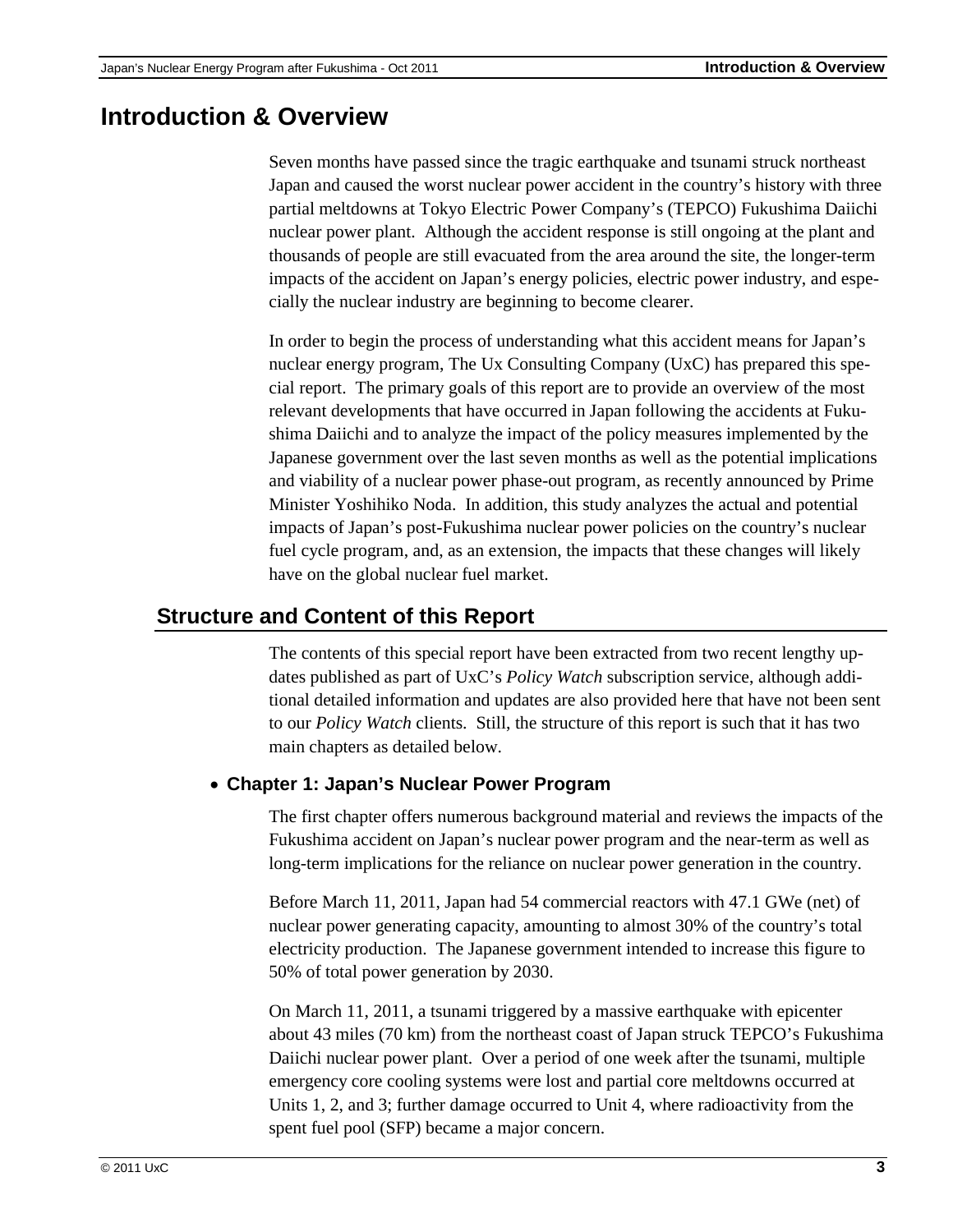Since the Fukushima Daiichi accident, the government has been dealing with the immediate as well as long-term impacts. Stress tests are to be conducted on all of the country's operating reactors. A reform of the existing nuclear regulatory framework as well as a reformulation of the country's energy policy with a downgrading of the use of nuclear power have been announced. Several measures concerning the future of TEPCO and compensation of the victims of the accident are also underway.

The newly-elected Prime Minister Yoshihiko Noda, in one of his first speeches upon assuming office, defined both construction of new reactors and lifespan extension of existing units unrealistic, but also stated that some idle nuclear power plants will be restarted if safety checks have a positive outcome. He also added that new reactor projects currently under construction will be reviewed on a "case-by-case" basis.

After reviewing the accident and its effects on government policies and nuclear safety regulations in Japan, this chapter goes into an in-depth analysis of the future use of nuclear power and the potential for a full or partial phase-out of reactors in the future.

### • **Chapter 2: Japan's Nuclear Fuel Cycle Program**

Based on our review and analysis of the nuclear power program after Fukushima, the second main chapter of this report focuses on the status and prospects for all aspects of Japan's nuclear fuel cycle program, including both domestic front-end and backend activities as well as nuclear fuel imports. Relevant background is also provided.

In terms of front-end nuclear fuel cycle activities, most of Japan's efforts have gone into improving nuclear fuel supply security through foreign investments, partnerships, and contracting with international producers. However, the country also has some important domestic fuel cycle activities, such as its own enrichment facility at Rokkasho along with four separate fuel fabrication plants.

On the back-end of the fuel cycle, in order to enhance energy security, Japan has long been engaged in developing a closed nuclear fuel cycle program through the reprocessing of domestic spent nuclear fuel (SNF) and recycling of separated plutonium as mixed oxide (MOX) fuel in light water reactors (LWR). While early reprocessing occurred in France and the UK, Japan is now in the late stages of deploying its own large reprocessing plant at Rokkasho. Japan's radioactive waste management structure is also well established, although disposal of high-level waste (HLW) is far from a done deal.

As Japan's nuclear fuel cycle program and role in the global nuclear fuel markets is quite extensive, the near- and long-term effects of Fukushima on the fuel cycle are expected to be significant. This second chapter analyzes all aspects of the Japanese nuclear fuel cycle after Fukushima, with special emphasis on examining how the changes in both domestic and international nuclear fuel cycle activities (including nuclear fuel procurement) will impact the global nuclear fuel markets. Specifically, this included detailed analysis of Japan's nuclear fuel inventories and the potential for excess inventories to enter the global fuel markets as a result of reduced consumption.